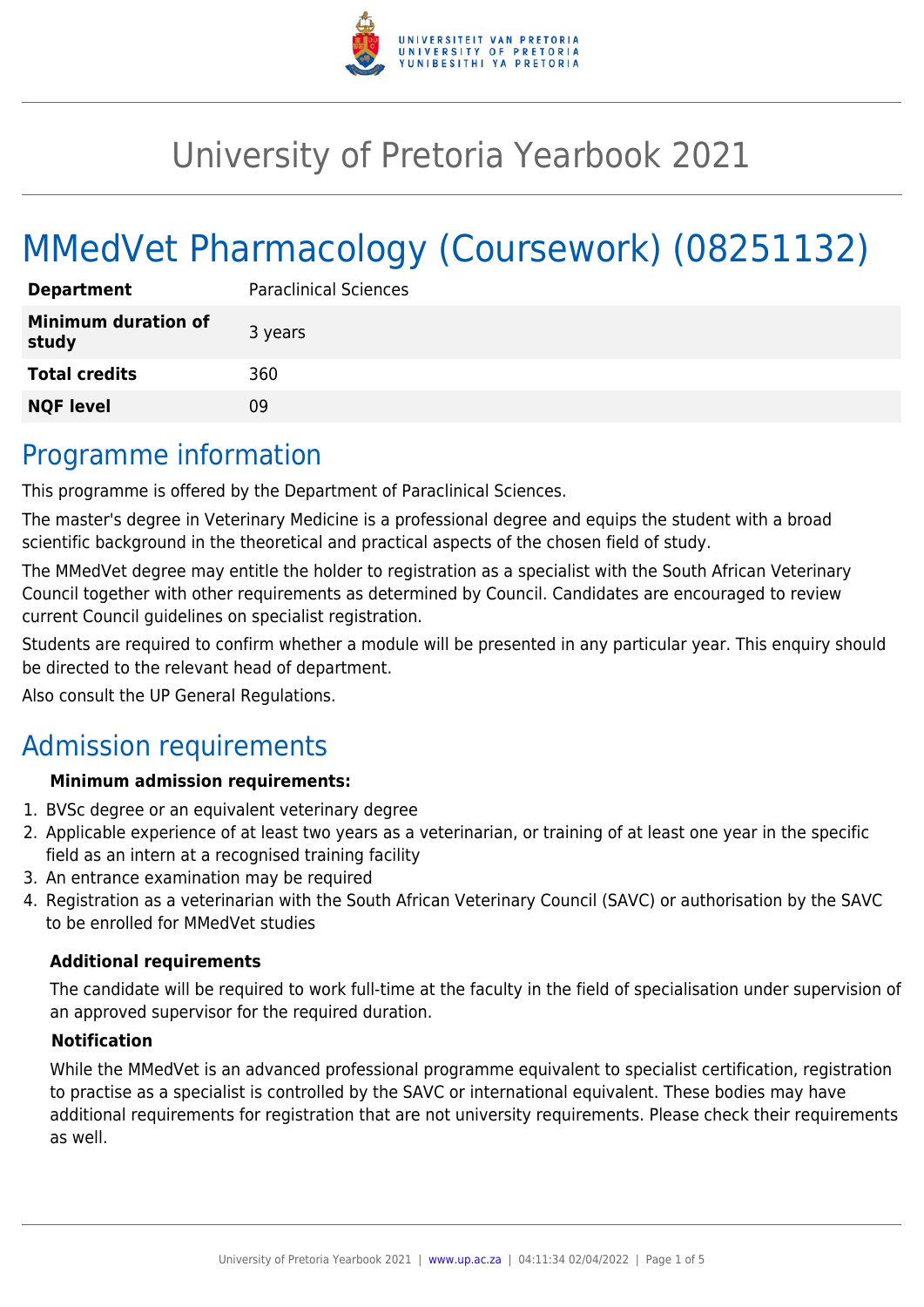

# Examinations and pass requirements

Also consult the applicable General Regulations.

#### **Conferment of the degree**

The MMedVet is conferred by virtue of completion of a minimum of 90 weeks of clinical training, examination in the specialist module, and a mini-dissertation

#### **Examinations**

The examination(s) in the specialist field of study may only be taken on completion of the minimum clinical training.

The nature and duration of the specialist module's examination(s), which will test fully the theoretical knowledge as well as the practical skills of the student, is determined by the head of department in which the chosen field of study is offered.

A minimum examination mark of 50% is required in each of the theoretical and practical and oral sections of the specialist module.

Students who intend applying for membership of a specialist college abroad later on, should bear in mind that many of these colleges require a minimum examination mark and a final mark of at least 60% for admission.

# Research information

#### **Mini-dissertation**

(Also consult the General Regulations)

A student must submit a mini-dissertation, which deals with the particular field of specialization.

A mini-dissertation is based on a research project or related research projects (which need not be original), planned and written down by the student within the theme of the chosen specialization. (Assistance with statistical processing, applied specialised procedures, etc. is allowed, but must be acknowledged.) The student may use appropriate research done previously, to add to the writing of the mini-dissertation. Earlier, related publications by the student may be bound with the mini-dissertation, but may not substitute the complete text of the mini-dissertation. Publications that are submitted, must be rounded off by means of an extensive introduction, materials, and information concerning methods and a discussion of the results. The minidissertation will be evaluated by two examiners, who may not necessarily attend the final examination. The average of the separate marks awarded by the two examiners, constitutes the final mark for the minidissertation. The minimum pass mark is 50%. A student who has failed may be permitted by the Dean, on the recommendation of the relevant head of department, to submit an amended mini-dissertation for final adjudication.

### Pass with distinction

In order to obtain the degree with distinction, a minimum final mark of 75% is required for the field of specialisation and the mini-dissertation.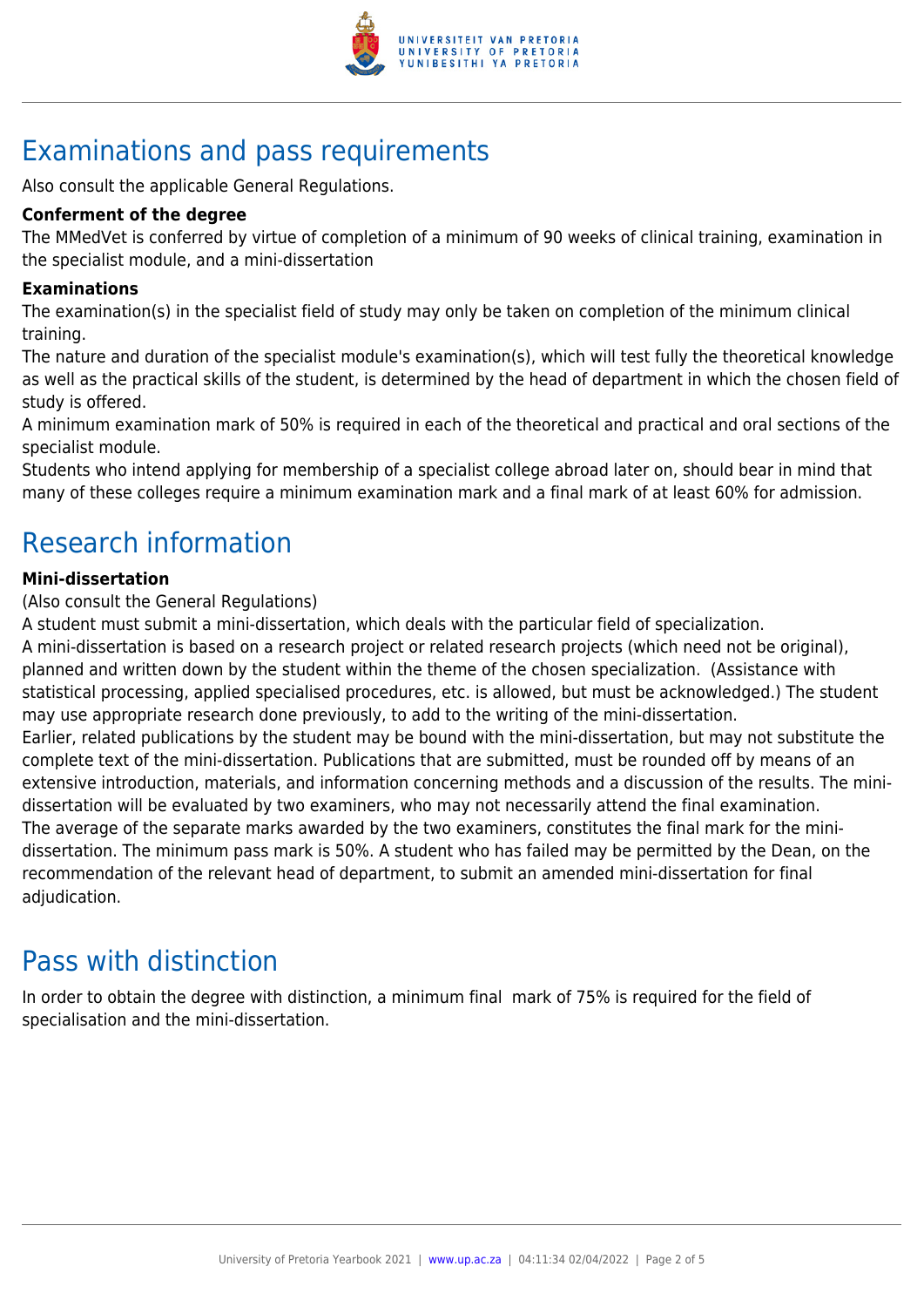

# Curriculum: Year 1

**Minimum credits: 360**

### **Core modules**

#### **Pharmacology 800 (FAK 800)**

| <b>Module credits</b>         | 270.00                         |
|-------------------------------|--------------------------------|
| <b>NQF Level</b>              | 09                             |
| <b>Prerequisites</b>          | No prerequisites.              |
| <b>Language of tuition</b>    | Module is presented in English |
| <b>Department</b>             | <b>Paraclinical Sciences</b>   |
| <b>Period of presentation</b> | Year                           |
|                               |                                |

#### **Module content**

Advanced theoretical, practical and experiential training in clinical and industrial pharmacology.

### **Mini-dissertation: Pharmacology 895 (FAK 895)**

| <b>Module credits</b>         | 90.00                          |
|-------------------------------|--------------------------------|
| <b>NQF Level</b>              | 09                             |
| <b>Prerequisites</b>          | <b>VRM 813</b>                 |
| <b>Language of tuition</b>    | Module is presented in English |
| <b>Department</b>             | <b>Paraclinical Sciences</b>   |
| <b>Period of presentation</b> | Year                           |

### **Research methodology 813 (VRM 813)**

| <b>Module credits</b>         | 0.00                                |
|-------------------------------|-------------------------------------|
| <b>NQF Level</b>              | 09                                  |
| Language of tuition           | Module is presented in English      |
| <b>Department</b>             | <b>Veterinary Tropical Diseases</b> |
| <b>Period of presentation</b> | Semester 1 and Semester 2           |

#### **Module content**

A web-based introductory module in research methodology that includes planning and undertaking a research project or clinical trial, collecting and analysing data, scientific writing, and enabling preparation and presenting of a research protocol.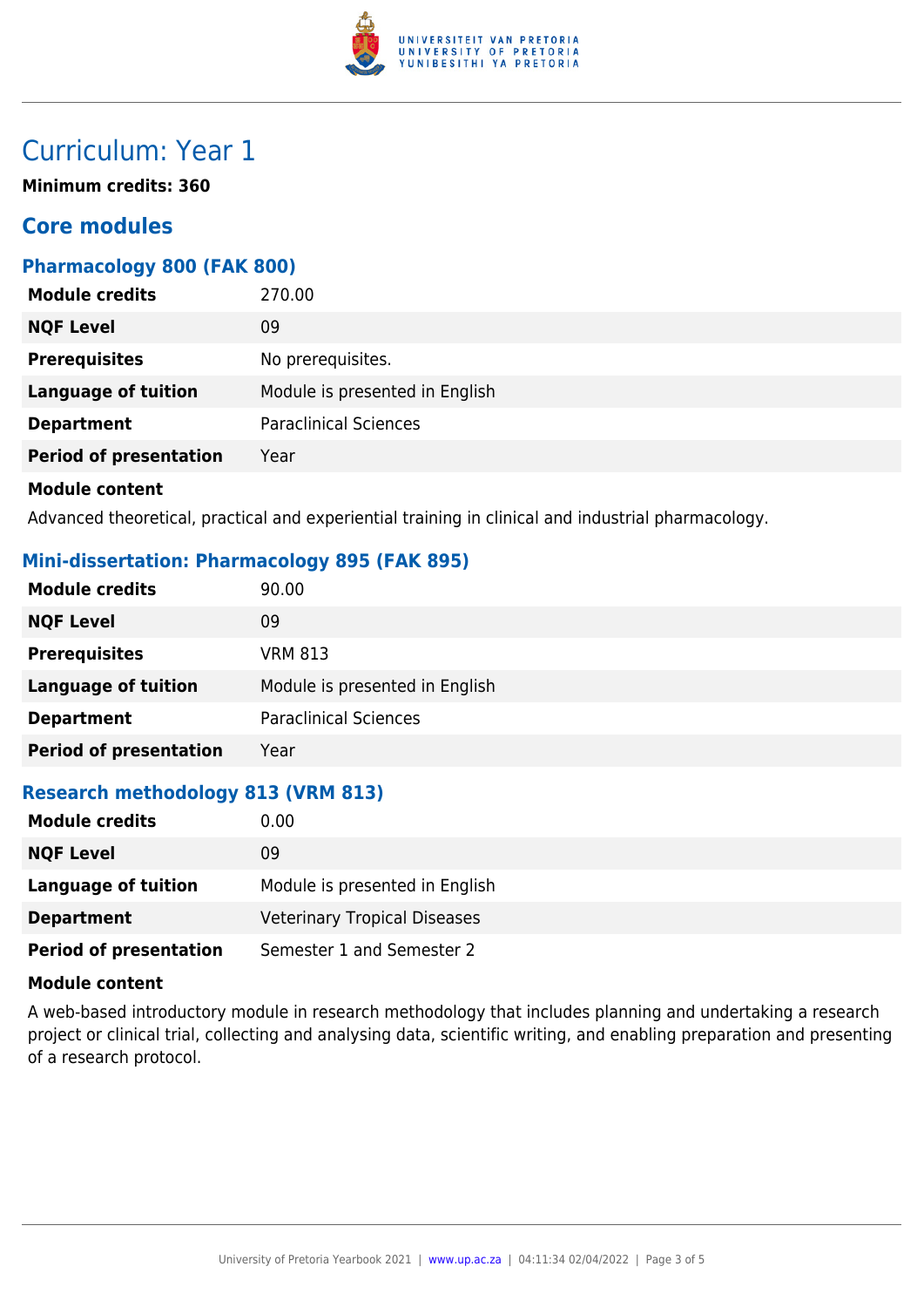

# Curriculum: Year 2

**Minimum credits: 360**

### **Core modules**

### **Pharmacology 800 (FAK 800)**

| <b>Module credits</b><br>270.00           |                                |
|-------------------------------------------|--------------------------------|
| <b>NQF Level</b><br>09                    |                                |
| <b>Prerequisites</b><br>No prerequisites. |                                |
| <b>Language of tuition</b>                | Module is presented in English |
| <b>Department</b>                         | <b>Paraclinical Sciences</b>   |
| <b>Period of presentation</b><br>Year     |                                |

#### **Module content**

Advanced theoretical, practical and experiential training in clinical and industrial pharmacology.

### **Mini-dissertation: Pharmacology 895 (FAK 895)**

| <b>Module credits</b>         | 90.00                          |
|-------------------------------|--------------------------------|
| <b>NQF Level</b>              | 09                             |
| <b>Prerequisites</b>          | <b>VRM 813</b>                 |
| <b>Language of tuition</b>    | Module is presented in English |
| <b>Department</b>             | <b>Paraclinical Sciences</b>   |
| <b>Period of presentation</b> | Year                           |